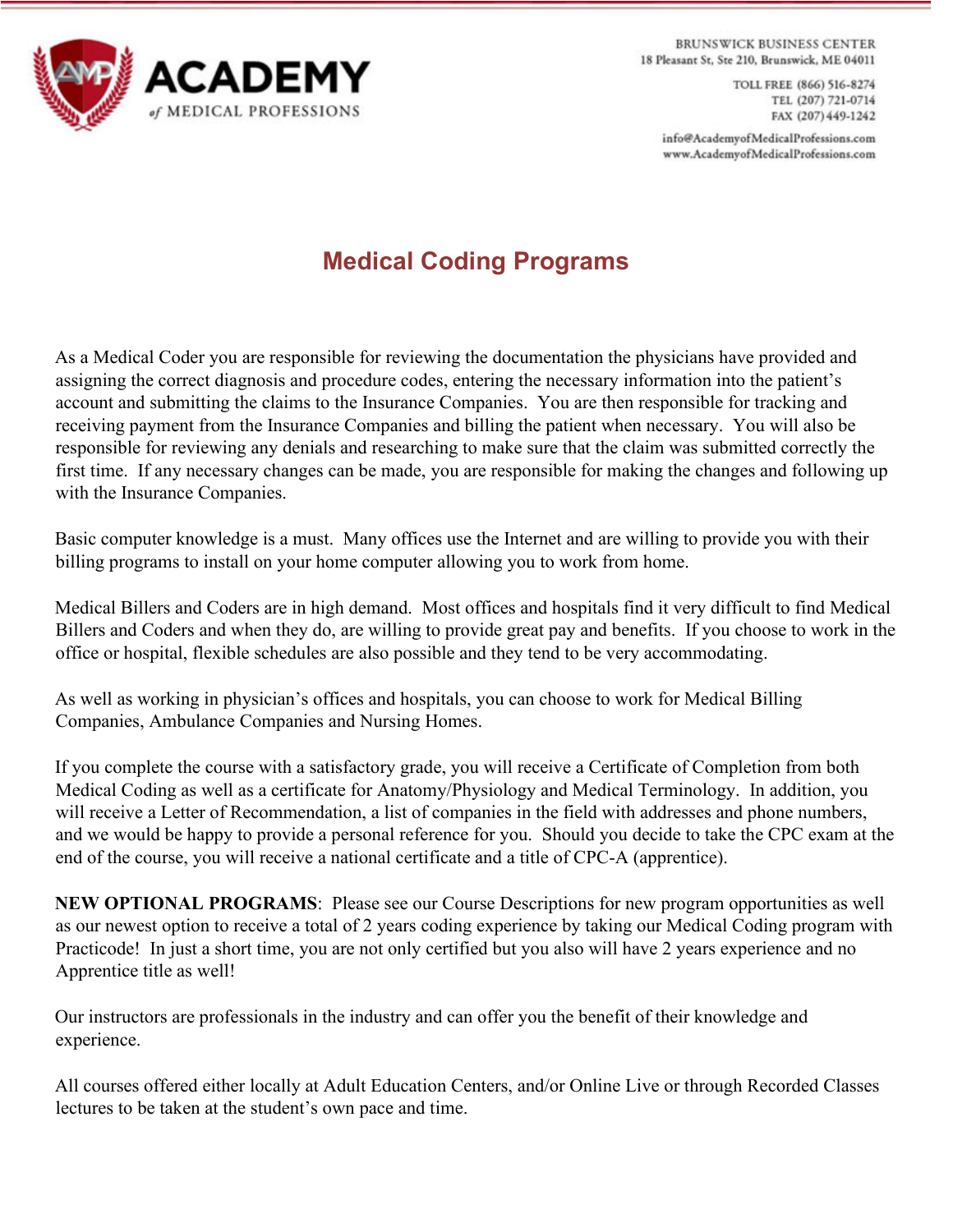## **COURSE DESCRIPTIONS**

- **Medical Coding Course-** This program will be held a total of 5 hours, twice a week for 20 weeks. Upon completion of the program, you will take your national certification of CPC. Upon successful completion, your title will be a CPC-A, for the first year. (CPC-A means you will be considered a certified coder with an Apprentice designation for one year, once you have worked for a year, you will have your Apprentice title removed and be an official CPC!) This program consists of Medical Terminology/Anatomy for ICD-10 and Coding curriculum. \$3,750.
- **Practicode Course-** This course is a 6 to 10 week online practicum. CPC-A's get real-world experience coding actual medical charts. This new coding practice course helps to improve coding skills across multiple specialties, allows a new coder to gain coding experience. It is comprised of 3 modules of 200 actual, redacted medical records per module. This Practicum allows an individual to meet 1 year of coding experience toward the removal of the apprentice designation.Having the CPC-A removed immediately. \$1,200.
- **Medical Professional Course** This 36 week program includes the entire Medical Coding program and our Medical Office Specialist (CMAA) which consists of Coding (with CPC-A certification), and Front Office Skills (with CMAA certification) and Medical Billing Certificate. This is a 36-52 week program. At the end of these programs, you will have 2 national certifications: CPC-A, CMAA. \$6,350.

## **ENTRANCE REQUIREMENTS**

All applicants must be 18 years of age, have a high school diploma or GED equivalent before obtaining employment, but it is not required for starting these programs. Basic Computer Skills and a typing speed of at least 35 WPM before attending this program.

### **ATTENDANCE POLICY**

The attendance policy set forth by the Academy of Medical Professions is strictly enforced. Students are expected to attend 100% of all local lectures or scheduled webinar. Students whose attendance drops below 70% (not withstanding mitigating circumstances), may be dis-enrolled from the program*.* Missing a local lecture or scheduled webinar will require the student to watch the recorded version of the course prior to attending the next lecture.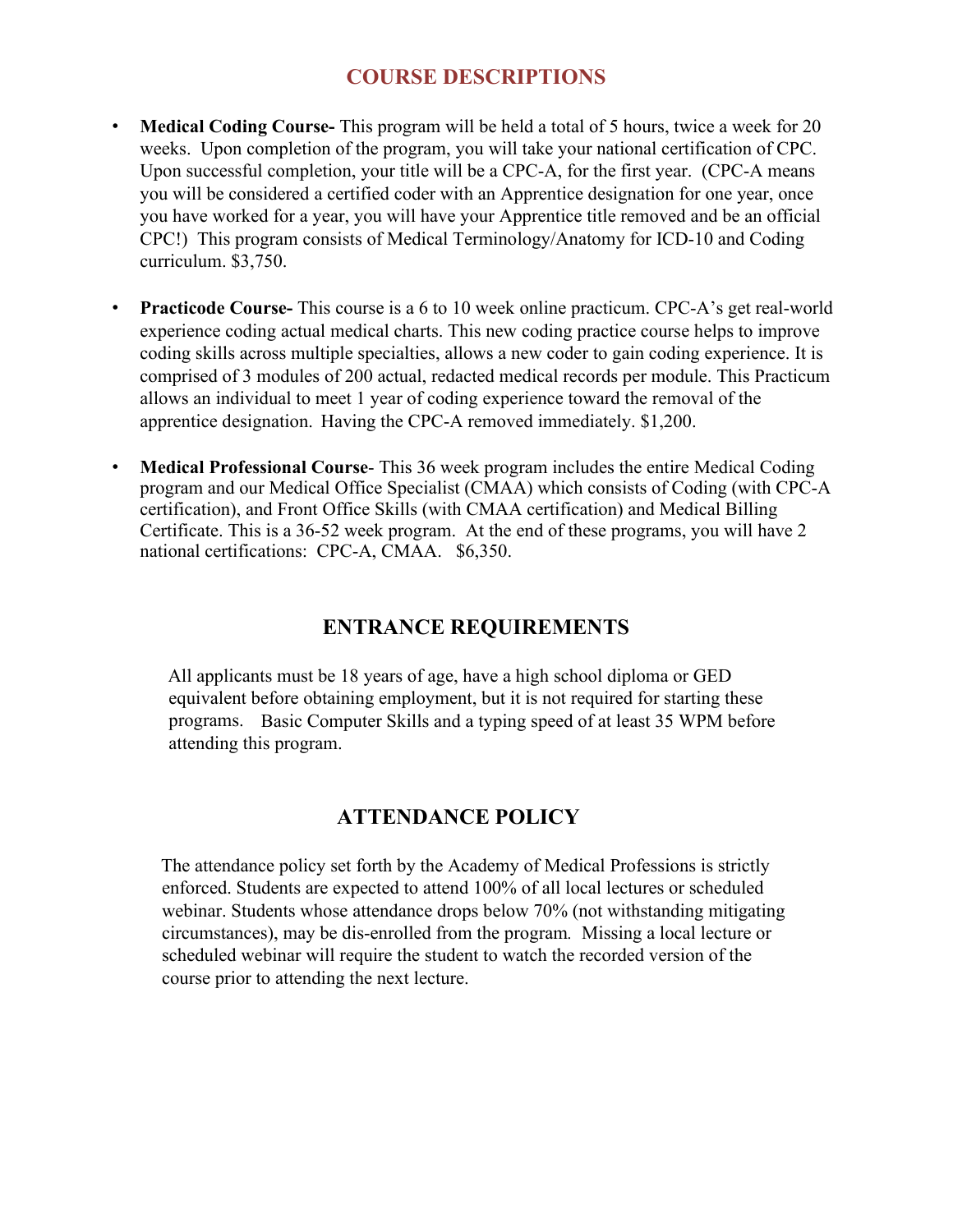### **TEXTBOOKS SUPPLIED FOR THIS PROGRAM**

Medical Coding program includes: Medical Terminology & Anatomy/Physiology for Coders\* Step-By-Step Medical Coding Textbook \* Simchart for the Medical Office Workflow \* ICD10CM

Diagnostic Code Book \* HCPCS Level II \*CPT Procedural Book\* CPC Coding Exam Review, 6 practice CPC exams, national boards exam fees and registration.

Medical Professional program includes: Potter's Medical Administrative Office book, as well as those listed above.

### **STANDARDS OF PROGRESS**

Students whose academic average drops below 70% will be placed on academic probation. We will work with the student to develop an action plan for success, to include specific goals and target dates. If the student is unsuccessful in meeting the goals and target dates of the action plan for success, the student will be subject to academic dismissal. If a student misses more than 3 live classes and does watch the recorded lectures, or if an online student fails to provide weekly contact with the instructor via email for more than 3 weeks, the student will be subject to academic dismissal with no refund.

### **REFUND POLICY**

1. You may terminate the Enrollment Agreement or training at any time. If you do so, you must inform the school, **not the instructor,** in writing. Termination will become effective upon receipt of the written notice. Refund will be based on notification week corresponding with your course assignments/week associated with **start date** of the program.

2. If you terminate before you commence training, you will receive a refund of the money paid to the school, minus \$450 for the course books and reference books, unless they are returned unused, unopened. **The \$300.00 application fee in nonrefundable.** If no unused books are returned, the total subtracted from the refund will be \$750.00.

3. If you terminate within the first 3 weeks, you will receive a prorated refund equal to the unused portion of monies received from your last day of attendance, or week corresponding with your course assignment, less the application fee of \$300.00, the book fee of \$450.00 for course books. **If you terminate any time after week 3, there will be no refund. If you are paying a payment plan, the balance will be effective as of drop date, 30 days to pay in full or sent to collections.**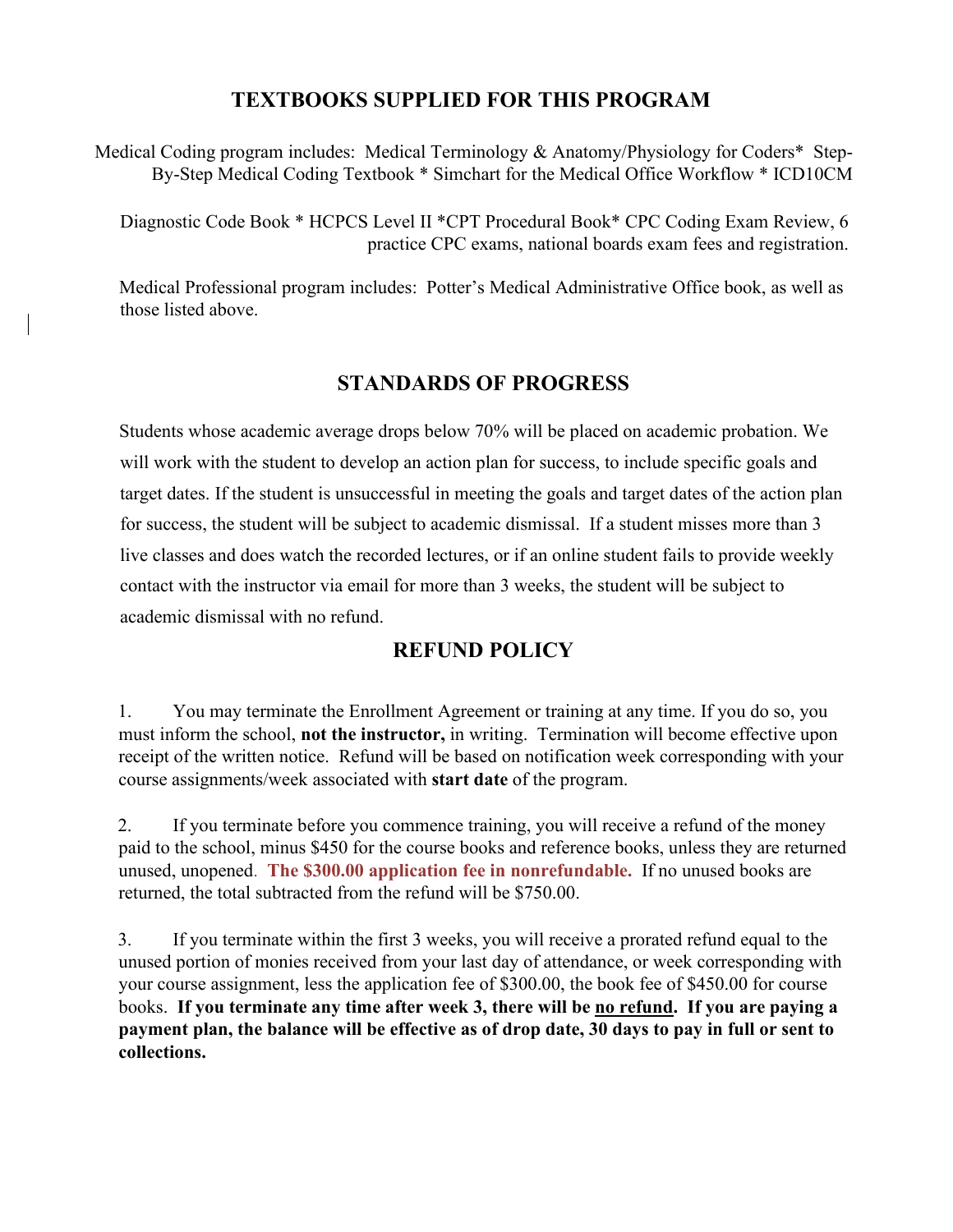# **SCHOOL CALENDAR 2022**

# ONLINE RECORDED CLASSES

Students wishing to take the online courses by watching the recorded classes may start at **any time**. Local

class schedule is listed below.

# LIVE CLASSES ARE HOSTED THROUGH WEBEX/ZOOM

### **TERMINOLOGY COURSE**

*This course is included in the following programs: Coding, Transcription, and CMAA.* Online anytime

#### **CODING PROGRAM**

Start Dates: 3/17/22, 10/13/22 (Thursdays) or online anytime; 20 week program.

# **PRACTICODE COURSE**

Start Dates: Online anytime; 6 to 10 week program.

### **MEDICAL PROFESSIONAL PROGRAM**

Medical Office Specialist: Start Dates: 3/2/22, 10/12/22 (Wednesdays) or online anytime; 16 week program then you will complete the Coding program. Coding Program: After completing the Terminology and Medical Office

Specialist program: See dates above for coding.